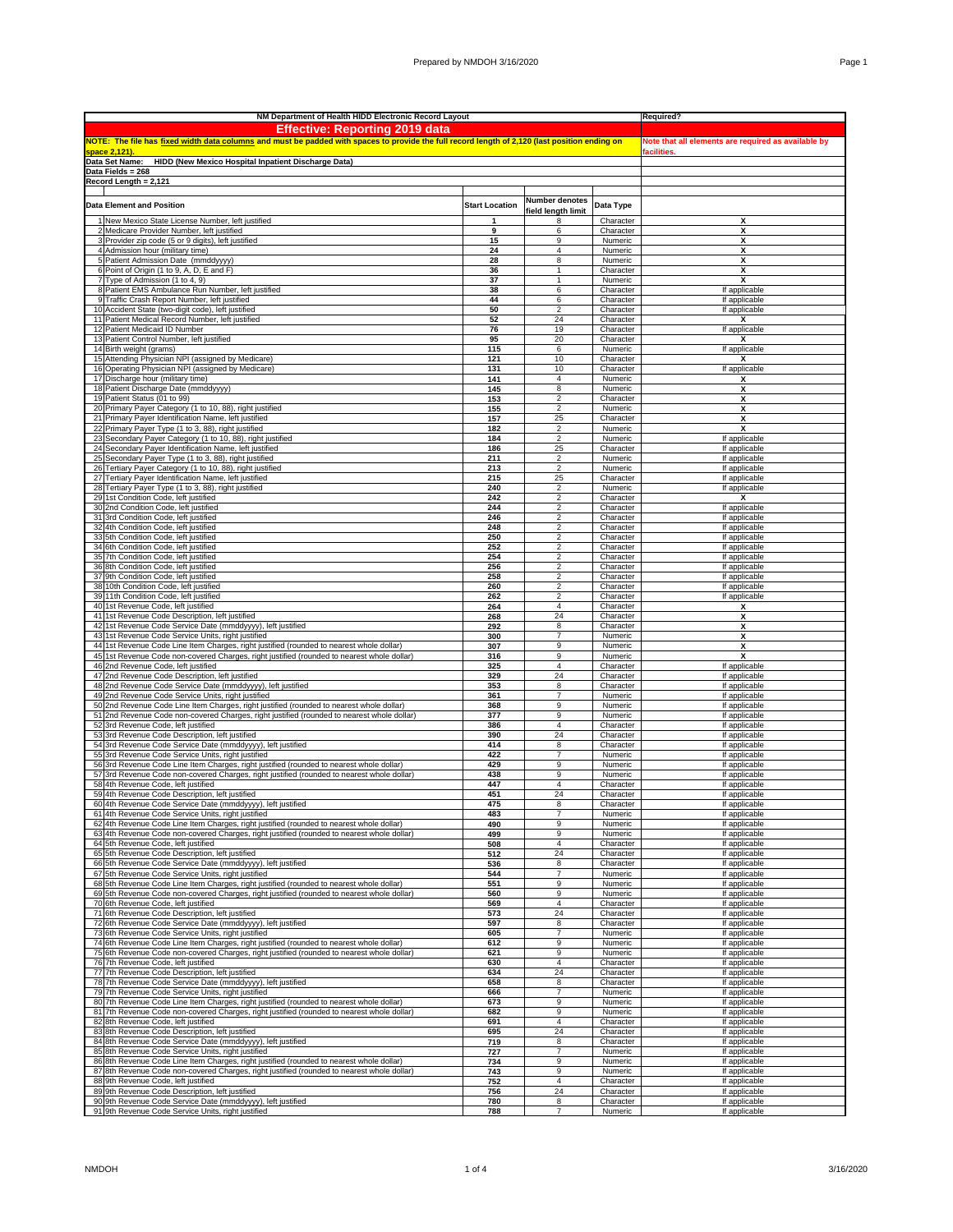|     | NM Department of Health HIDD Electronic Record Layout                                                                                                 | Required?                                           |                         |                        |                                            |
|-----|-------------------------------------------------------------------------------------------------------------------------------------------------------|-----------------------------------------------------|-------------------------|------------------------|--------------------------------------------|
|     | <b>Effective: Reporting 2019 data</b>                                                                                                                 |                                                     |                         |                        |                                            |
|     | NOTE: The file has <u>fixed width data columns</u> and must be padded with spaces to provide the full record length of 2,120 (last position ending on | Note that all elements are required as available by |                         |                        |                                            |
|     | space 2,121)                                                                                                                                          | facilities.                                         |                         |                        |                                            |
|     | Data Set Name:<br>HIDD (New Mexico Hospital Inpatient Discharge Data)<br>Data Fields = 268                                                            |                                                     |                         |                        |                                            |
|     | Record Length = 2,121                                                                                                                                 |                                                     |                         |                        |                                            |
|     |                                                                                                                                                       |                                                     |                         |                        |                                            |
|     | 92 9th Revenue Code Line Item Charges, right justified (rounded to nearest whole dollar)                                                              | 795                                                 | 9                       | Numeric                | If applicable                              |
|     | 93 9th Revenue Code non-covered Charges, right justified (rounded to nearest whole dollar)                                                            | 804                                                 | 9                       | Numeric                | If applicable                              |
|     | 94 10th Revenue Code, left justified                                                                                                                  | 813                                                 | $\overline{4}$          | Character              | If applicable                              |
|     | 95 10th Revenue Code Description, left justified<br>96 10th Revenue Code Service Date (mmddyyyy), left justified                                      | 817<br>841                                          | 24<br>8                 | Character<br>Character | If applicable<br>If applicable             |
|     | 97 10th Revenue Code Service Units, right justified                                                                                                   | 849                                                 | $\overline{7}$          | Numeric                | If applicable                              |
|     | 98 10th Revenue Code Line Item Charges, right justified (rounded to nearest whole dollar)                                                             | 856                                                 | 9                       | Numeric                | If applicable                              |
|     | 99 10th Revenue Code non-covered Charges, right justified (rounded to nearest whole dollar)                                                           | 865                                                 | 9                       | Numeric                | If applicable                              |
|     | 100 11th Revenue Code, left justified<br>101 11th Revenue Code Description, left justified                                                            | 874                                                 | $\overline{4}$          | Character              | If applicable                              |
|     | 102 11th Revenue Code Service Date (mmddyyyy), left justified                                                                                         | 878<br>902                                          | 24<br>8                 | Character<br>Character | If applicable<br>If applicable             |
| 103 | 11th Revenue Code Service Units, right justified                                                                                                      | 910                                                 | $\overline{7}$          | Numeric                | If applicable                              |
|     | 104 11th Revenue Code Line Item Charges, right justified (rounded to nearest whole dollar)                                                            | 917                                                 | 9                       | Numeric                | If applicable                              |
|     | 105 11th Revenue Code non-covered Charges, right justified (rounded to nearest whole dollar)                                                          | 926                                                 | 9                       | Numeric                | If applicable                              |
|     | 106 12th Revenue Code, left justified                                                                                                                 | 935                                                 | $\overline{4}$          | Character              | If applicable                              |
|     | 107 12th Revenue Code Description, left justified<br>108 12th Revenue Code Service Date (mmddyyyy), left justified                                    | 939<br>963                                          | 24<br>8                 | Character<br>Character | If applicable<br>If applicable             |
|     | 109 12th Revenue Code Service Units, right justified                                                                                                  | 971                                                 | $\overline{7}$          | Numeric                | If applicable                              |
|     | 110 12th Revenue Code Line Item Charges, right justified (rounded to nearest whole dollar)                                                            | 978                                                 | 9                       | Numeric                | If applicable                              |
| 111 | 12th Revenue Code non-covered Charges, right justified (rounded to nearest whole dollar)                                                              | 987                                                 | 9                       | Numeric                | If applicable                              |
|     | 112 13th Revenue Code, left justified                                                                                                                 | 996                                                 | 4                       | Character              | If applicable                              |
|     | 113 13th Revenue Code Description, left justified                                                                                                     | 1000                                                | 24                      | Character              | If applicable                              |
|     | 114 13th Revenue Code Service Date (mmddyyyy), left justified<br>115 13th Revenue Code Service Units, right justified                                 | 1024<br>1032                                        | 8<br>$\overline{7}$     | Character<br>Numeric   | If applicable<br>If applicable             |
|     | 116 13th Revenue Code Line Item Charges, right justified (rounded to nearest whole dollar)                                                            | 1039                                                | 9                       | Numeric                | If applicable                              |
|     | 117 13th Revenue Code non-covered Charges, right justified (rounded to nearest whole dollar)                                                          | 1048                                                | 9                       | Numeric                | If applicable                              |
|     | 118 14th Revenue Code, left justified                                                                                                                 | 1057                                                | 4                       | Character              | If applicable                              |
| 119 | 14th Revenue Code Description, left justified                                                                                                         | 1061                                                | 24                      | Character              | If applicable                              |
|     | 120 14th Revenue Code Service Date (mmddyyyy), left justified<br>121 14th Revenue Code Service Units, right justified                                 | 1085<br>1093                                        | 8<br>$\overline{7}$     | Character<br>Numeric   | If applicable<br>If applicable             |
|     | 122 14th Revenue Code Line Item Charges, right justified (rounded to nearest whole dollar)                                                            | 1100                                                | 9                       | Numeric                | If applicable                              |
|     | 123 14th Revenue Code non-covered Charges, right justified (rounded to nearest whole dollar)                                                          | 1109                                                | 9                       | Numeric                | If applicable                              |
|     | 124 15th Revenue Code, left justified                                                                                                                 | 1118                                                | $\overline{4}$          | Character              | If applicable                              |
|     | 125 15th Revenue Code Description, left justified                                                                                                     | 1122                                                | 24                      | Character              | If applicable                              |
|     | 126 15th Revenue Code Service Date (mmddyyyy), left justified<br>127 15th Revenue Code Service Units, right justified                                 | 1146<br>1154                                        | 8<br>$\overline{7}$     | Character<br>Numeric   | If applicable<br>If applicable             |
|     | 128 15th Revenue Code Line Item Charges, right justified (rounded to nearest whole dollar)                                                            | 1161                                                | 9                       | Numeric                | If applicable                              |
|     | 129 15th Revenue Code non-covered Charges, right justified (rounded to nearest whole dollar)                                                          | 1170                                                | 9                       | Numeric                | If applicable                              |
|     | 130 16th Revenue Code, left justified                                                                                                                 | 1179                                                | 4                       | Character              | If applicable                              |
|     | 131 16th Revenue Code Description, left justified                                                                                                     | 1183                                                | 24                      | Character              | If applicable                              |
|     | 132 16th Revenue Code Service Date (mmddyyyy), left justified<br>133 16th Revenue Code Service Units, right justified                                 | 1207<br>1215                                        | 8<br>$\overline{7}$     | Character<br>Numeric   | If applicable<br>If applicable             |
|     | 134 16th Revenue Code Line Item Charges, right justified (rounded to nearest whole dollar)                                                            | 1222                                                | 9                       | Numeric                | If applicable                              |
|     | 135 16th Revenue Code non-covered Charges, right justified (rounded to nearest whole dollar)                                                          | 1231                                                | 9                       | Numeric                | If applicable                              |
|     | 136 17th Revenue Code, left justified                                                                                                                 | 1240                                                | 4                       | Character              | If applicable                              |
|     | 137 17th Revenue Code Description, left justified                                                                                                     | 1244<br>1268                                        | 24<br>8                 | Character              | If applicable                              |
|     | 138 17th Revenue Code Service Date (mmddyyyy), left justified<br>139 17th Revenue Code Service Units, right justified                                 | 1276                                                | 7                       | Character<br>Numeric   | If applicable<br>If applicable             |
|     | 140 17th Revenue Code Line Item Charges, right justified (rounded to nearest whole dollar)                                                            | 1283                                                | 9                       | Numeric                | If applicable                              |
|     | 141 17th Revenue Code non-covered Charges, right justified (rounded to nearest whole dollar)                                                          | 1292                                                | 9                       | Numeric                | If applicable                              |
|     | 142 18th Revenue Code, left justified                                                                                                                 | 1301                                                | $\overline{4}$          | Character              | If applicable                              |
| 144 | 143 18th Revenue Code Description, left justified<br>18th Revenue Code Service Date (mmddyyyy), left justified                                        | 1305<br>1329                                        | 24<br>8                 | Character<br>Character | If applicable<br>If applicable             |
|     | 145 18th Revenue Code Service Units, right justified                                                                                                  | 1337                                                | $\overline{7}$          | Numeric                | If applicable                              |
|     | 146 18th Revenue Code Line Item Charges, right justified (rounded to nearest whole dollar)                                                            | 1344                                                | 9                       | Numeric                | If applicable                              |
|     | 147 18th Revenue Code non-covered Charges, right justified (rounded to nearest whole dollar)                                                          | 1353                                                | 9                       | Numeric                | If applicable                              |
|     | 148 19th Revenue Code, left justified                                                                                                                 | 1362                                                | 4                       | Character              | If applicable                              |
|     | 149 19th Revenue Code Description, left justified<br>150 19th Revenue Code Service Date (mmddyyyy), left justified                                    | 1366<br>1390                                        | 24<br>8                 | Character<br>Character | If applicable<br>If applicable             |
|     | 151 19th Revenue Code Service Units, right justified                                                                                                  | 1398                                                | $\overline{7}$          | Numeric                | If applicable                              |
|     | 152 19th Revenue Code Line Item Charges, right justified (rounded to nearest whole dollar)                                                            | 1405                                                | 9                       | Numeric                | If applicable                              |
|     | 153 19th Revenue Code non-covered Charges, right justified (rounded to nearest whole dollar)                                                          | 1414                                                | 9                       | Numeric                | If applicable                              |
|     | 154 20th Revenue Code, left justified<br>155 20th Revenue Code Description, left justified                                                            | 1423                                                | 24                      | Character              | If applicable<br>If applicable             |
|     | 156 20th Revenue Code Service Date (mmddyyyy), left justified                                                                                         | 1427<br>1451                                        | 8                       | Character<br>Character | If applicable                              |
|     | 157 20th Revenue Code Service Units, right justified                                                                                                  | 1459                                                | $\overline{7}$          | Numeric                | If applicable                              |
|     | 158 20th Revenue Code Line Item Charges, right justified (rounded to nearest whole dollar)                                                            | 1466                                                | 9                       | Numeric                | If applicable                              |
|     | 159 20th Revenue Code non-covered Charges, right justified (rounded to nearest whole dollar)                                                          | 1475                                                | 9                       | Numeric                | If applicable                              |
|     | 160 21st Revenue Code, left justified<br>161 21st Revenue Code Description, left justified                                                            | 1484<br>1488                                        | 4<br>24                 | Character<br>Character | If applicable<br>If applicable             |
|     | 162 21st Revenue Code Service Date (mmddyyyy), left justified                                                                                         | 1512                                                | 8                       | Character              | If applicable                              |
|     | 163 21st Revenue Code Service Units, right justified                                                                                                  | 1520                                                | 7                       | Numeric                | If applicable                              |
|     | 164 21st Revenue Code Line Item Charges, right justified (rounded to nearest whole dollar)                                                            | 1527                                                | 9                       | Numeric                | If applicable                              |
|     | 165 21st Revenue Code non-covered Charges, right justified (rounded to nearest whole dollar)                                                          | 1536                                                | 9<br>$\overline{4}$     | Numeric                | If applicable<br>If applicable             |
|     | 166 22nd Revenue Code, left justified<br>167 22nd Revenue Code Description, left justified                                                            | 1545<br>1549                                        | 24                      | Character<br>Character | If applicable                              |
|     | 168 22nd Revenue Code Service Date (mmddyyyy), left justified                                                                                         | 1573                                                | 8                       | Character              | If applicable                              |
|     | 169 22nd Revenue Code Service Units, right justified                                                                                                  | 1581                                                | $\overline{7}$          | Numeric                | If applicable                              |
|     | 170 22nd Revenue Code Line Item Charges, right justified (rounded to nearest whole dollar)                                                            | 1588                                                | 9                       | Numeric                | If applicable                              |
|     | 171 22nd Revenue Code non-covered Charges, right justified (rounded to nearest whole dollar)<br>172 Patient First Name, left justified                | 1597<br>1606                                        | 9<br>14                 | Numeric                | If applicable<br>х                         |
|     | 173 Patient Last Name, left justified                                                                                                                 | 1620                                                | 15                      | Character<br>Character | x                                          |
|     | 174 Patient Middle Initial                                                                                                                            | 1635                                                | $\mathbf{1}$            | Character              | X                                          |
|     | 175 Patient Social Security Number                                                                                                                    | 1636                                                | 9                       | Numeric                | x                                          |
|     | 176 Patient Street Address, left justified                                                                                                            | 1645                                                | 40                      | Character              | x                                          |
|     | 177 Patient City, left justified<br>178 Patient County, left justified                                                                                | 1685<br>1715                                        | 30<br>20                | Character<br>Character | If Zip Not Provided<br><b>As Available</b> |
|     | 179 Patient State, left justified                                                                                                                     | 1735                                                | $\overline{\mathbf{c}}$ | Character              | If Zip Not Provided                        |
|     | 180 Patient Zip code (5 or 9 digits), left justified                                                                                                  | 1737                                                | 9                       | Numeric                | х                                          |
|     | 181 Patient Date of Birth (mmddyyyy)                                                                                                                  | 1746                                                | 8                       | Numeric                | х                                          |
|     | 182 Patient Race - multiple (R1 to R7. R9)<br>183 Patient Ethnicity (E1, E2, E6, E7)                                                                  | 1754<br>1766                                        | 12<br>$\overline{2}$    | Character<br>Character | X<br>x                                     |
|     | 184 Patient Tribal Affiliation - up to five (T1 to T22, T100, T200, T300)                                                                             | 1768                                                | 20                      | Character              | X                                          |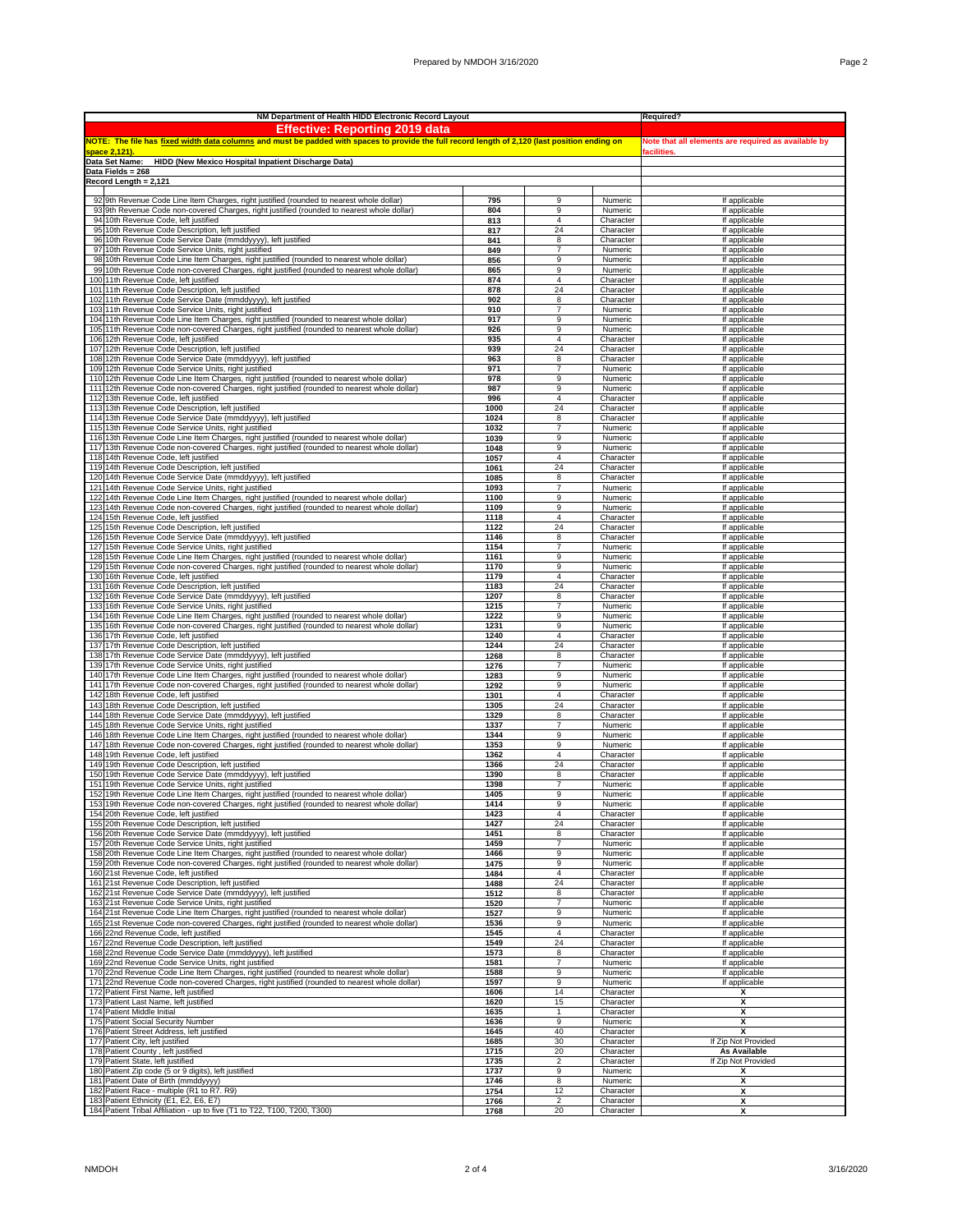|     | NM Department of Health HIDD Electronic Record Layout                                                                                                 | Required?                                           |                                  |                        |                                                                |
|-----|-------------------------------------------------------------------------------------------------------------------------------------------------------|-----------------------------------------------------|----------------------------------|------------------------|----------------------------------------------------------------|
|     | <b>Effective: Reporting 2019 data</b>                                                                                                                 |                                                     |                                  |                        |                                                                |
|     | NOTE: The file has <u>fixed width data columns</u> and must be padded with spaces to provide the full record length of 2,120 (last position ending on | Note that all elements are required as available by |                                  |                        |                                                                |
|     | <u>space 2,121]</u>                                                                                                                                   | acilities                                           |                                  |                        |                                                                |
|     | Data Set Name:<br>HIDD (New Mexico Hospital Inpatient Discharge Data)                                                                                 |                                                     |                                  |                        |                                                                |
|     | Data Fields = 268                                                                                                                                     |                                                     |                                  |                        |                                                                |
|     | Record Length = 2,121                                                                                                                                 |                                                     |                                  |                        |                                                                |
|     |                                                                                                                                                       |                                                     |                                  |                        |                                                                |
|     | 185 Sex of Patient (M,F, U)<br>186 Patient phone number, left justified                                                                               | 1788                                                | $\mathbf{1}$                     | Character              | X<br>X                                                         |
|     | 187 Patient Admitting Diagnosis code, left justified                                                                                                  | 1789<br>1799                                        | 10<br>8                          | Character              | X                                                              |
|     | 188 Patient Principal Diagnosis code, left justified                                                                                                  | 1807                                                | 8                                | Character<br>Character | X                                                              |
|     | 189 Patient 2nd Diagnosis code, left justified                                                                                                        | 1815                                                | 8                                | Character              | If applicable                                                  |
|     | 190 Patient 3rd Diagnosis code, left justified                                                                                                        | 1823                                                | 8                                | Character              | If applicable                                                  |
|     | 191 Patient 4th Diagnosis code, left justified                                                                                                        | 1831                                                | 8                                | Character              | If applicable                                                  |
|     | 192 Patient 5th Diagnosis code, left justified                                                                                                        | 1839                                                | 8                                | Character              | If applicable                                                  |
|     | 193 Patient 6th Diagnosis code, left justified                                                                                                        | 1847                                                | 8                                | Character              | If applicable                                                  |
|     | 194 Patient 7th Diagnosis code, left justified                                                                                                        | 1855                                                | 8                                | Character              | If applicable                                                  |
|     | 195 Patient 8th Diagnosis code, left justified                                                                                                        | 1863                                                | 8                                | Character              | If applicable                                                  |
| 196 | Patient 9th Diagnosis code, left justified                                                                                                            | 1871                                                | 8                                | Character              | If applicable                                                  |
|     | 197 Patient 10th Diagnosis code, left justified                                                                                                       | 1879                                                | 8                                | Character              | If applicable                                                  |
|     | 198 Patient 11th Diagnosis code, left justified                                                                                                       | 1887                                                | 8                                | Character              | If applicable                                                  |
|     | 199 Patient 12th Diagnosis code, left justified                                                                                                       | 1895                                                | 8                                | Character              | If applicable                                                  |
|     | 200 Patient 13th Diagnosis code, left justified                                                                                                       | 1903                                                | 8                                | Character              | If applicable                                                  |
|     | 201 Patient 14th Diagnosis code, left justified                                                                                                       | 1911                                                | 8                                | Character              | If applicable                                                  |
| 202 | Patient 15th Diagnosis code, left justified<br>203 Patient 16th Diagnosis code, left justified                                                        | 1919<br>1927                                        | 8                                | Character              | If applicable                                                  |
| 204 | Patient 17th Diagnosis code, left justified                                                                                                           | 1935                                                | 8<br>8                           | Character<br>Character | If applicable<br>If applicable                                 |
|     | 205 Patient 18th Diagnosis code, left justified                                                                                                       | 1943                                                | 8                                | Character              | If applicable                                                  |
|     | 206 Patient Admitting Diagnosis code qualifier (9, 0, 1), left justified                                                                              | 1951                                                | $\mathbf{1}$                     | Character              | х                                                              |
|     | 207 Patient Principal Diagnosis code qualifier (9, 0, 1), left justified                                                                              | 1952                                                | 1                                | Character              | х                                                              |
|     | 208 Patient 2nd Diagnosis code qualifier (9, 0, 1), left justified                                                                                    | 1953                                                | $\mathbf{1}$                     | Character              | If applicable                                                  |
|     | 209 Patient 3rd Diagnosis code qualifier (9, 0, 1), left justified                                                                                    | 1954                                                | $\mathbf{1}$                     | Character              | If applicable                                                  |
|     | 210 Patient 4th Diagnosis code qualifier (9, 0, 1), left justified                                                                                    | 1955                                                | $\mathbf{1}$                     | Character              | If applicable                                                  |
|     | 211 Patient 5th Diagnosis code qualifier (9, 0, 1), left justified                                                                                    | 1956                                                | 1                                | Character              | If applicable                                                  |
| 212 | Patient 6th Diagnosis code qualifier (9, 0, 1), left justified                                                                                        | 1957                                                | 1                                | Character              | If applicable                                                  |
| 213 | Patient 7th Diagnosis code qualifier (9, 0, 1), left justified                                                                                        | 1958                                                | 1<br>$\mathbf{1}$                | Character              | If applicable                                                  |
|     | 214 Patient 8th Diagnosis code qualifier (9, 0, 1), left justified<br>215 Patient 9th Diagnosis code qualifier (9, 0, 1), left justified              | 1959<br>1960                                        | 1                                | Character<br>Character | If applicable<br>If applicable                                 |
|     | 216 Patient 10th Diagnosis code qualifier (9, 0, 1), left justified                                                                                   | 1961                                                | $\mathbf{1}$                     | Character              | If applicable                                                  |
|     | 217 Patient 11th Diagnosis code qualifier (9, 0, 1), left justified                                                                                   | 1962                                                | $\mathbf{1}$                     | Character              | If applicable                                                  |
|     | 218 Patient 12th Diagnosis code qualifier (9, 0, 1), left justified                                                                                   | 1963                                                | $\mathbf{1}$                     | Character              | If applicable                                                  |
|     | 219 Patient 13th Diagnosis code qualifier (9, 0, 1), left justified                                                                                   | 1964                                                | $\mathbf{1}$                     | Character              | If applicable                                                  |
| 220 | Patient 14th Diagnosis code qualifier (9, 0, 1), left justified                                                                                       | 1965                                                |                                  | Character              | If applicable                                                  |
| 221 | Patient 15th Diagnosis code qualifier (9, 0, 1), left justified                                                                                       | 1966                                                | $\mathbf{1}$                     | Character              | If applicable                                                  |
| 222 | Patient 16th Diagnosis code qualifier (9, 0, 1), left justified                                                                                       | 1967                                                | 1                                | Character              | If applicable                                                  |
|     | 223 Patient 17th Diagnosis code qualifier (9, 0, 1), left justified                                                                                   | 1968                                                | $\mathbf{1}$                     | Character              | If applicable                                                  |
| 225 | 224 Patient 18th Diagnosis code qualifier (9, 0, 1), left justified<br>1st E-Code, left justified, (required)                                         | 1969<br>1970                                        | 1<br>10                          | Character<br>Character | If applicable<br>If Princ. Diag. indicates trauma or poisoning |
|     | 226 2nd E-Code, left justified                                                                                                                        | 1980                                                | 10                               | Character              | If applicable                                                  |
|     | 227 3rd E-Code, left justified                                                                                                                        | 1990                                                | 10                               | Character              | If applicable                                                  |
|     | 228 Patient Admitting Diagnosis, Present on Admission, left justified                                                                                 | 2000                                                | $\mathbf{1}$                     | Character              | Х                                                              |
| 229 | Patient Principal Diagnosis, Present on Admission, left justified                                                                                     | 2001                                                | 1                                | Character              | Х                                                              |
|     | 230 Patient 2nd Diagnosis, Present on Admission, left justified                                                                                       | 2002                                                | $\mathbf{1}$                     | Character              | X                                                              |
|     | 231 Patient 3rd Diagnosis, Present on Admission, left justified                                                                                       | 2003                                                | 1                                | Character              | X                                                              |
|     | 232 Patient 4th Diagnosis, Present on Admission, left justified                                                                                       | 2004                                                | 1                                | Character              | х                                                              |
|     | 233 Patient 5th Diagnosis, Present on Admission, left justified                                                                                       | 2005                                                | $\mathbf{1}$<br>$\mathbf{1}$     | Character              | X                                                              |
|     | 234 Patient 6th Diagnosis, Present on Admission, left justified<br>235 Patient 7th Diagnosis, Present on Admission, left justified                    | 2006<br>2007                                        | $\mathbf{1}$                     | Character<br>Character | X<br>X                                                         |
| 236 | Patient 8th Diagnosis, Present on Admission, left justified                                                                                           | 2008                                                |                                  | Character              | X                                                              |
| 237 | Patient 9th Diagnosis, Present on Admission, left justified                                                                                           | 2009                                                | 1                                | Character              | х                                                              |
|     | 238 Patient 10th Diagnosis, Present on Admission, left justified                                                                                      | 2010                                                | 1                                | Character              | X                                                              |
|     | 239 Patient 11th Diagnosis, Present on Admission, left justified                                                                                      | 2011                                                | 1                                | Character              | х                                                              |
|     | 240 Patient 12th Diagnosis, Present on Admission, left justified                                                                                      | 2012                                                | 1                                | Character              | х                                                              |
|     | 241 Patient 13th Diagnosis, Present on Admission, left justified                                                                                      | 2013                                                | $\mathbf{1}$                     | Character              | х                                                              |
|     | 242 Patient 14th Diagnosis, Present on Admission, left justified                                                                                      | 2014                                                | 1                                | Character              | X                                                              |
|     | 243 Patient 15th Diagnosis, Present on Admission, left justified                                                                                      | 2015                                                | $\mathbf{1}$<br>$\mathbf{1}$     | Character              | X                                                              |
| 245 | 244 Patient 16th Diagnosis, Present on Admission, left justified<br>Patient 17th Diagnosis, Present on Admission, left justified                      | 2016<br>2017                                        | 1                                | Character<br>Character | X<br>X                                                         |
|     | 246 Patient 18th Diagnosis, Present on Admission, left justified                                                                                      | 2018                                                | 1                                | Character              | X                                                              |
|     | 247 1st E-Code, Present on Admission, left justified                                                                                                  | 2019                                                |                                  | Character              | If Princ. Diag. indicates trauma or poisoning                  |
|     | 248 2nd E-Code, left justified, Present on Admission, left justified                                                                                  | 2020                                                | 1                                | Character              | If applicable                                                  |
|     | 249 3rd E-Code, left justified, Present on Admission, left justified                                                                                  | 2021                                                | 1                                | Character              | If applicable                                                  |
|     | 250 Patient Diagnosis Related Group (DRG) Code                                                                                                        | 2022                                                | 3                                | Numeric                | x                                                              |
|     | 251 Patient Principal Procedure code, left justified                                                                                                  | 2025                                                | $\overline{7}$                   | Character              | If applicable                                                  |
|     | 252 Patient 2nd Procedure code, left justified                                                                                                        | 2032                                                | 7                                | Character              | If applicable                                                  |
|     | 253 Patient 3rd Procedure code, left justified<br>254 Patient 4th Procedure code, left justified                                                      | 2039<br>2046                                        | $\overline{7}$<br>$\overline{7}$ | Character<br>Character | If applicable<br>If applicable                                 |
|     | 255 Patient 5th Procedure code, left justified                                                                                                        | 2053                                                | $\overline{7}$                   | Character              | If applicable                                                  |
|     | 256 Patient 6th Procedure code, left justified                                                                                                        | 2060                                                | $\overline{7}$                   | Character              | If applicable                                                  |
|     | 257 Patient Principal Procedure date (mmddyyyy)                                                                                                       | 2067                                                | 8                                | Character              | If applicable                                                  |
|     | 258 Patient 2nd Procedure date (mmddyyyy)                                                                                                             | 2075                                                | 8                                | Character              | If applicable                                                  |
|     | 259 Patient 3rd Procedure date (mmddyyyy)                                                                                                             | 2083                                                | 8                                | Character              | If applicable                                                  |
|     | 260 Patient 4th Procedure date (mmddyyyy)                                                                                                             | 2091                                                | 8                                | Character              | If applicable                                                  |
|     | 261 Patient 5th Procedure date (mmddyyyy)                                                                                                             | 2099                                                | 8                                | Character              | If applicable                                                  |
|     | 262 Patient 6th Procedure date (mmddyyyy)                                                                                                             | 2107                                                | 8                                | Character              | If applicable                                                  |
|     | 263 Patient Principal Procedure code qualifier (9, 0, 1), left justified                                                                              | 2115                                                | 1                                | Character              | If applicable                                                  |
|     | 264 Patient 2nd Procedure code qualifier (9, 0, 1), left justified<br>265 Patient 3rd Procedure code qualifier (9, 0, 1), left justified              | 2116<br>2117                                        | 1<br>1                           | Character              | If applicable                                                  |
|     | 266 Patient 4th Procedure code qualifier (9, 0, 1), left justified                                                                                    | 2118                                                | $\mathbf{1}$                     | Character<br>Character | If applicable<br>If applicable                                 |
|     | 267 Patient 5th Procedure code qualifier (9, 0, 1), left justified                                                                                    | 2119                                                | $\mathbf{1}$                     | Character              | If applicable                                                  |
|     | 268 Patient 6th Procedure code qualifier (9, 0, 1), left justified                                                                                    | 2120                                                | 1                                | Character              | If applicable                                                  |

| <b>REPORTING SCHEDULE</b> |               |                      |               |
|---------------------------|---------------|----------------------|---------------|
| <b>Reporting period</b>   | Report due to | <b>NMDOH Returns</b> | Final         |
|                           | <b>NMDOH</b>  | integrity and        | corrected     |
|                           |               | validation errors    | report due to |
|                           |               |                      | <b>NMDOH</b>  |
| - March 31<br>January 1   | May 31        | June 15              | June 30       |

**2121**